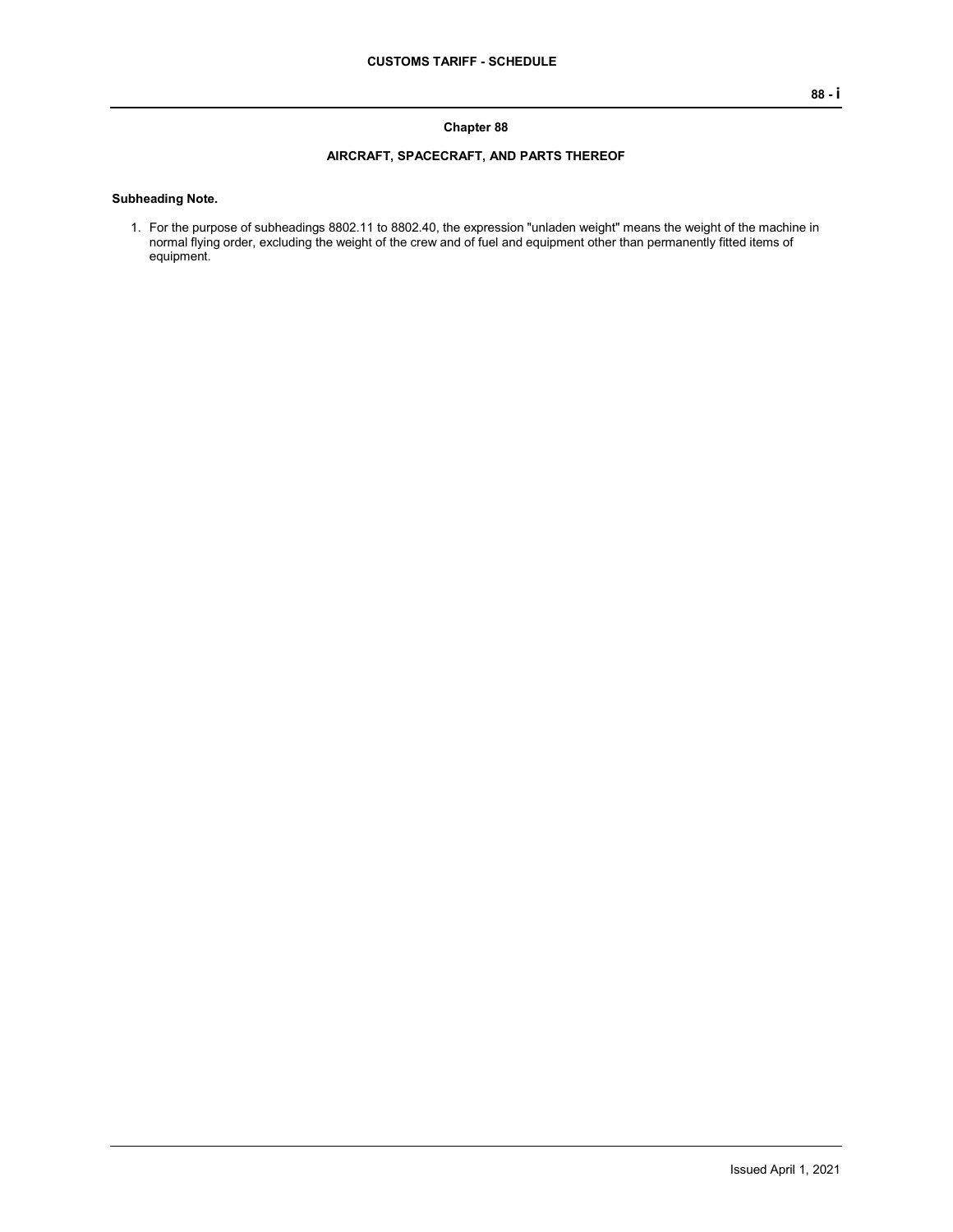## **CUSTOMS TARIFF - SCHEDULE**

|         | <b>Tariff</b><br>Item | SS | <b>Description of Goods</b>                                                                                                               | Unit of<br>Meas.  | <b>MFN</b><br><b>Tariff</b> | Applicable<br><b>Preferential Tariffs</b>                                                                                      |
|---------|-----------------------|----|-------------------------------------------------------------------------------------------------------------------------------------------|-------------------|-----------------------------|--------------------------------------------------------------------------------------------------------------------------------|
| 8801.00 |                       |    | Balloons and dirigibles; gliders, hang gliders and other non-powered<br>aircraft.                                                         |                   |                             |                                                                                                                                |
|         |                       |    | 8801.00.10 00 - - - Captive balloons                                                                                                      | <b>NMB</b>        | 11%                         | CCCT, LDCT, GPT,<br>UST, MXT, CIAT, CT,<br>CRT, IT, NT, SLT, PT,<br>COLT, JT, PAT, HNT,<br>KRT, CEUT, UAT,<br>CPTPT, UKT: Free |
|         |                       |    | 8801.00.90 00 - - - Other                                                                                                                 | <b>NMB</b>        | Free                        | CCCT, LDCT, GPT,<br>UST, MXT, CIAT, CT,<br>CRT, IT, NT, SLT, PT,<br>COLT, JT, PAT, HNT,<br>KRT, CEUT, UAT,<br>CPTPT, UKT: Free |
| 88.02   |                       |    | Other aircraft (for example, helicopters, airplanes); spacecraft (including<br>satellites) and suborbital and spacecraft launch vehicles. |                   |                             |                                                                                                                                |
|         |                       |    | -Helicopters:                                                                                                                             |                   |                             |                                                                                                                                |
|         | 8802.11.00            |    | - - Of an unladen weight not exceeding 2,000 kg<br>$---New:$                                                                              |                   | Free                        | CCCT, LDCT, GPT,<br>UST, MXT, CIAT, CT,<br>CRT, IT, NT, SLT, PT,<br>COLT, JT, PAT, HNT,<br>KRT, CEUT, UAT,<br>CPTPT, UKT: Free |
|         |                       |    | 15 - - - - - - Of an unladen weight exceeding 998 kg but not exceeding 2,000 kg                                                           | NMB<br>NMB<br>NMB |                             |                                                                                                                                |
|         | 8802.12.00            |    | --Of an unladen weight exceeding 2,000 kg                                                                                                 |                   | Free                        | CCCT, LDCT, GPT,<br>UST, MXT, CIAT, CT,<br>CRT, IT, NT, SLT, PT,<br>COLT, JT, PAT, HNT,<br>KRT, CEUT, UAT,<br>CPTPT, UKT: Free |
|         |                       |    |                                                                                                                                           | <b>NMB</b><br>NMB |                             |                                                                                                                                |
|         |                       |    | 8802.20.00 00 -Airplanes and other aircraft, of an unladen weight not exceeding 2,000<br>kg                                               | NMB               | Free                        | CCCT, LDCT, GPT,<br>UST, MXT, CIAT, CT,<br>CRT, IT, NT, SLT, PT,<br>COLT, JT, PAT, HNT,<br>KRT, CEUT, UAT,<br>CPTPT, UKT: Free |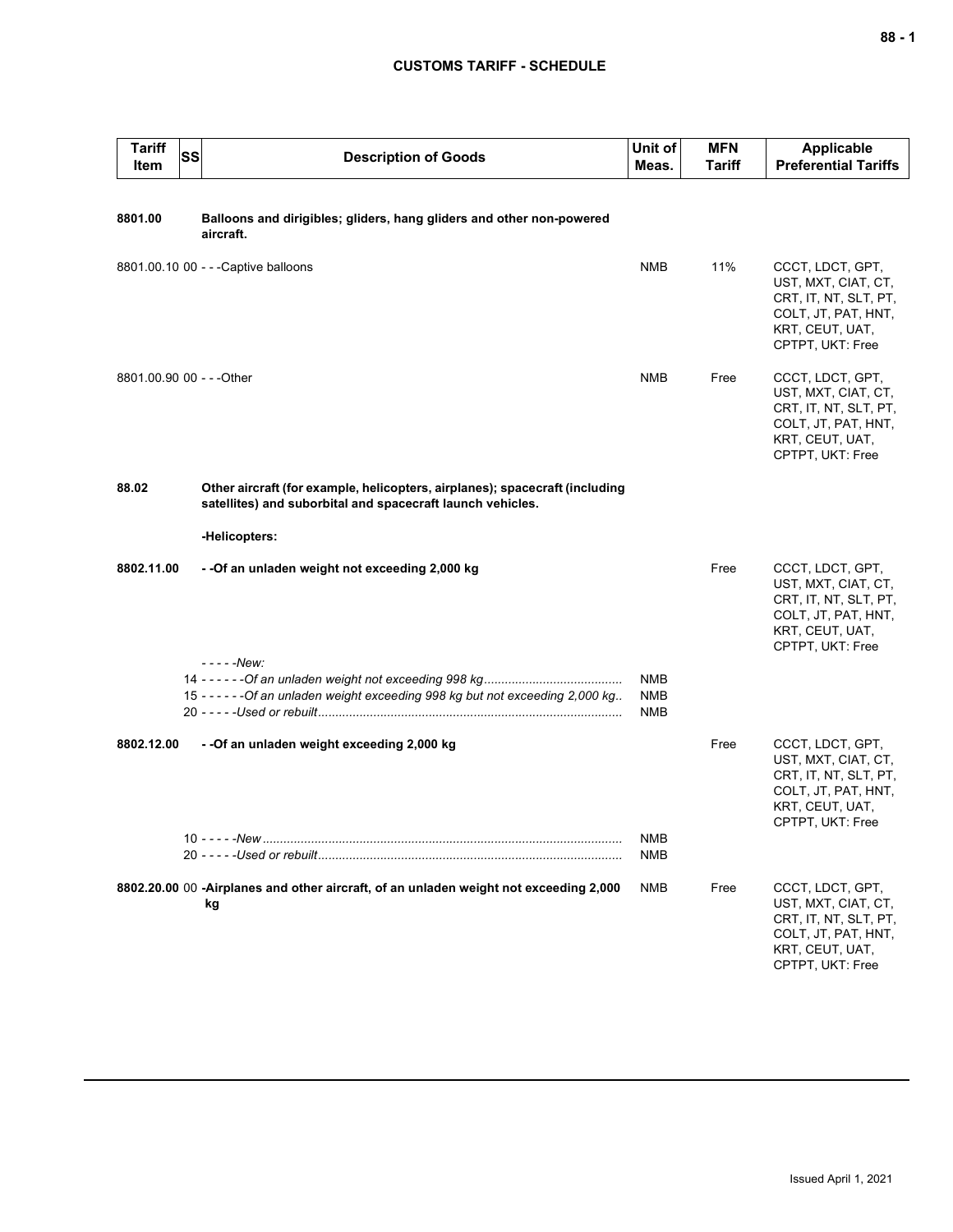| <b>Tariff</b><br>SS | <b>Description of Goods</b>                                                                                                                                        | Unit of                  | <b>MFN</b> | Applicable                                                                                                                     |
|---------------------|--------------------------------------------------------------------------------------------------------------------------------------------------------------------|--------------------------|------------|--------------------------------------------------------------------------------------------------------------------------------|
| Item                |                                                                                                                                                                    | Meas.                    | Tariff     | <b>Preferential Tariffs</b>                                                                                                    |
| 8802.30.00          | -Airplanes and other aircraft, of an unladen weight exceeding 2,000 kg<br>but not exceeding 15,000 kg                                                              |                          | Free       | CCCT. LDCT. GPT.<br>UST, MXT, CIAT, CT,<br>CRT, IT, NT, SLT, PT,<br>COLT, JT, PAT, HNT,<br>KRT, CEUT, UAT,<br>CPTPT, UKT: Free |
|                     | - - - - - New:                                                                                                                                                     |                          |            |                                                                                                                                |
|                     | 16 ----- - Multiple engine airplanes, of an unladen weight exceeding 2,000 kg<br>17 - - - - - - Multiple engine airplanes, of an unladen weight exceeding 4,536 kg | NMB                      |            |                                                                                                                                |
|                     |                                                                                                                                                                    | NMB                      |            |                                                                                                                                |
|                     |                                                                                                                                                                    | NMB                      |            |                                                                                                                                |
|                     |                                                                                                                                                                    | NMB                      |            |                                                                                                                                |
|                     |                                                                                                                                                                    |                          |            |                                                                                                                                |
| 8802.40.00          | -Airplanes and other aircraft, of an unladen weight exceeding 15,000 kg                                                                                            |                          | Free       | CCCT, LDCT, GPT,<br>UST, MXT, CIAT, CT,<br>CRT, IT, NT, SLT, PT,<br>COLT, JT, PAT, HNT,<br>KRT, CEUT, UAT,<br>CPTPT, UKT: Free |
|                     | -----New:                                                                                                                                                          |                          |            |                                                                                                                                |
|                     |                                                                                                                                                                    | <b>NMB</b><br><b>NMB</b> |            |                                                                                                                                |
|                     |                                                                                                                                                                    | <b>NMB</b>               |            |                                                                                                                                |
|                     |                                                                                                                                                                    |                          |            |                                                                                                                                |
|                     | 8802.60.00 00 -Spacecraft (including satellites) and suborbital and spacecraft launch<br>vehicles                                                                  | <b>NMB</b>               | Free       | CCCT, LDCT, GPT,<br>UST, MXT, CIAT, CT,<br>CRT, IT, NT, SLT, PT,<br>COLT, JT, PAT, HNT,<br>KRT, CEUT, UAT,<br>CPTPT, UKT: Free |
| 88.03               | Parts of goods of heading 88.01 or 88.02.                                                                                                                          |                          |            |                                                                                                                                |
|                     | 8803.10.00 00 -Propellers and rotors and parts thereof                                                                                                             |                          | Free       | CCCT, LDCT, GPT,<br>UST, MXT, CIAT, CT,<br>CRT, IT, NT, SLT, PT,<br>COLT, JT, PAT, HNT,<br>KRT, CEUT, UAT,<br>CPTPT, UKT: Free |
|                     | 8803.20.00 00 -Under-carriages and parts thereof                                                                                                                   |                          | Free       | CCCT, LDCT, GPT,<br>UST, MXT, CIAT, CT,<br>CRT, IT, NT, SLT, PT,<br>COLT, JT, PAT, HNT,<br>KRT, CEUT, UAT,<br>CPTPT, UKT: Free |
|                     | 8803.30.00 00 - Other parts of airplanes or helicopters                                                                                                            |                          | Free       | CCCT, LDCT, GPT,<br>UST, MXT, CIAT, CT,<br>CRT, IT, NT, SLT, PT,<br>COLT, JT, PAT, HNT,<br>KRT, CEUT, UAT,<br>CPTPT, UKT: Free |